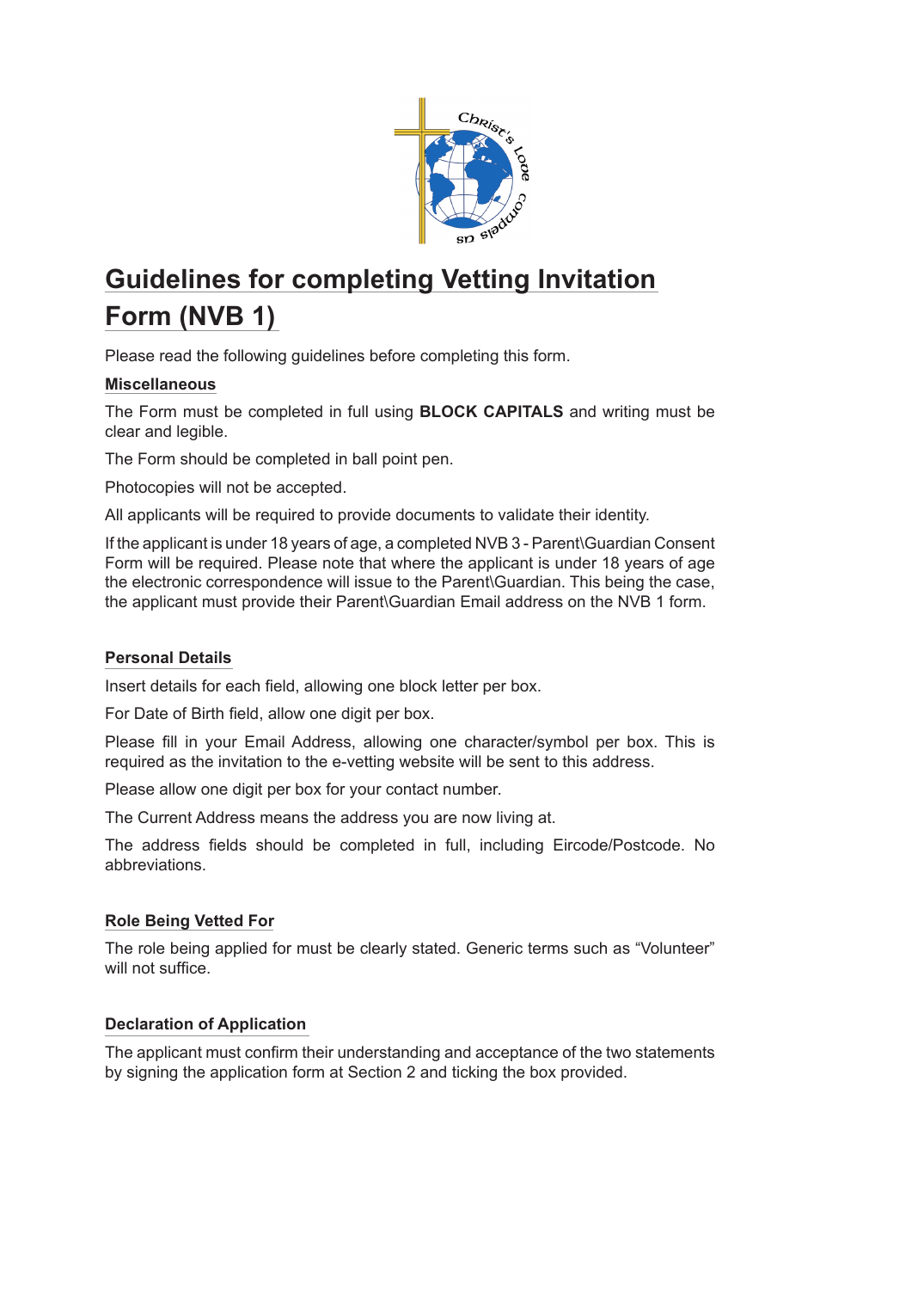**St. Patrick's Missionary Society, Kiltegan Co. Wicklow W91 Y022 Ireland**



**Your Ref:**

# **Form NVB 1 Vetting Invitation**

### **Section 1 - Personal Information**

**Under Sec 26(b) of the National Vetting Bureau (Children and Vulnerable Persons) Acts 2012 to 2016, it is an offence to make a false statement for the purpose of obtaining a vetting disclosure.**

| Forenames(s):                 |             |   |   |              |             |                |   |   |   |   |  |  |  |  |  |  |  |  |  |  |
|-------------------------------|-------------|---|---|--------------|-------------|----------------|---|---|---|---|--|--|--|--|--|--|--|--|--|--|
| <b>Middle Name:</b>           |             |   |   |              |             |                |   |   |   |   |  |  |  |  |  |  |  |  |  |  |
| Surname:                      |             |   |   |              |             |                |   |   |   |   |  |  |  |  |  |  |  |  |  |  |
| Date of Birth:                | $\mathbb D$ | D | I | $\mathbb{M}$ | $\mathbb N$ | $\overline{I}$ | Y | Y | Y | Y |  |  |  |  |  |  |  |  |  |  |
| <b>Email Address:</b>         |             |   |   |              |             |                |   |   |   |   |  |  |  |  |  |  |  |  |  |  |
| <b>Contact Number:</b>        |             |   |   |              |             |                |   |   |   |   |  |  |  |  |  |  |  |  |  |  |
| <b>Role Being Vetted For:</b> |             |   |   |              |             |                |   |   |   |   |  |  |  |  |  |  |  |  |  |  |
|                               |             |   |   |              |             |                |   |   |   |   |  |  |  |  |  |  |  |  |  |  |
|                               |             |   |   |              |             |                |   |   |   |   |  |  |  |  |  |  |  |  |  |  |
|                               |             |   |   |              |             |                |   |   |   |   |  |  |  |  |  |  |  |  |  |  |
| <b>Current Address:</b>       |             |   |   |              |             |                |   |   |   |   |  |  |  |  |  |  |  |  |  |  |
| Line 1:                       |             |   |   |              |             |                |   |   |   |   |  |  |  |  |  |  |  |  |  |  |
| Line 2:                       |             |   |   |              |             |                |   |   |   |   |  |  |  |  |  |  |  |  |  |  |
| Line 3:                       |             |   |   |              |             |                |   |   |   |   |  |  |  |  |  |  |  |  |  |  |
| Line 4:                       |             |   |   |              |             |                |   |   |   |   |  |  |  |  |  |  |  |  |  |  |
| Line 5:                       |             |   |   |              |             |                |   |   |   |   |  |  |  |  |  |  |  |  |  |  |
| Eircode/Postcode:             |             |   |   |              |             |                |   |   |   |   |  |  |  |  |  |  |  |  |  |  |

### **Section 2 - Additional Information**

**Name of Organisation:**

**I have provided documentation to validate my identity as required** *and* **I consent to the making of this application and to the disclosure of information by the National Vetting Bureau to the Liaison Person pursuant to Section 13(4)(e) National Vetting Bureau (Children and Vulnerable Persons) Acts 2012 to 2016. Please tick box.** 

| <b>Applicant's</b> |                                  |        |        |  |  |  |  |
|--------------------|----------------------------------|--------|--------|--|--|--|--|
| Signature:         | $\sim$<br>$\bm{\mathsf{Date}}$ : | $\sim$ | $\sim$ |  |  |  |  |
|                    |                                  |        |        |  |  |  |  |

**Note: Please return this form to the above named organisation. An invitation to the e-vetting website will then be sent to your Email address.**